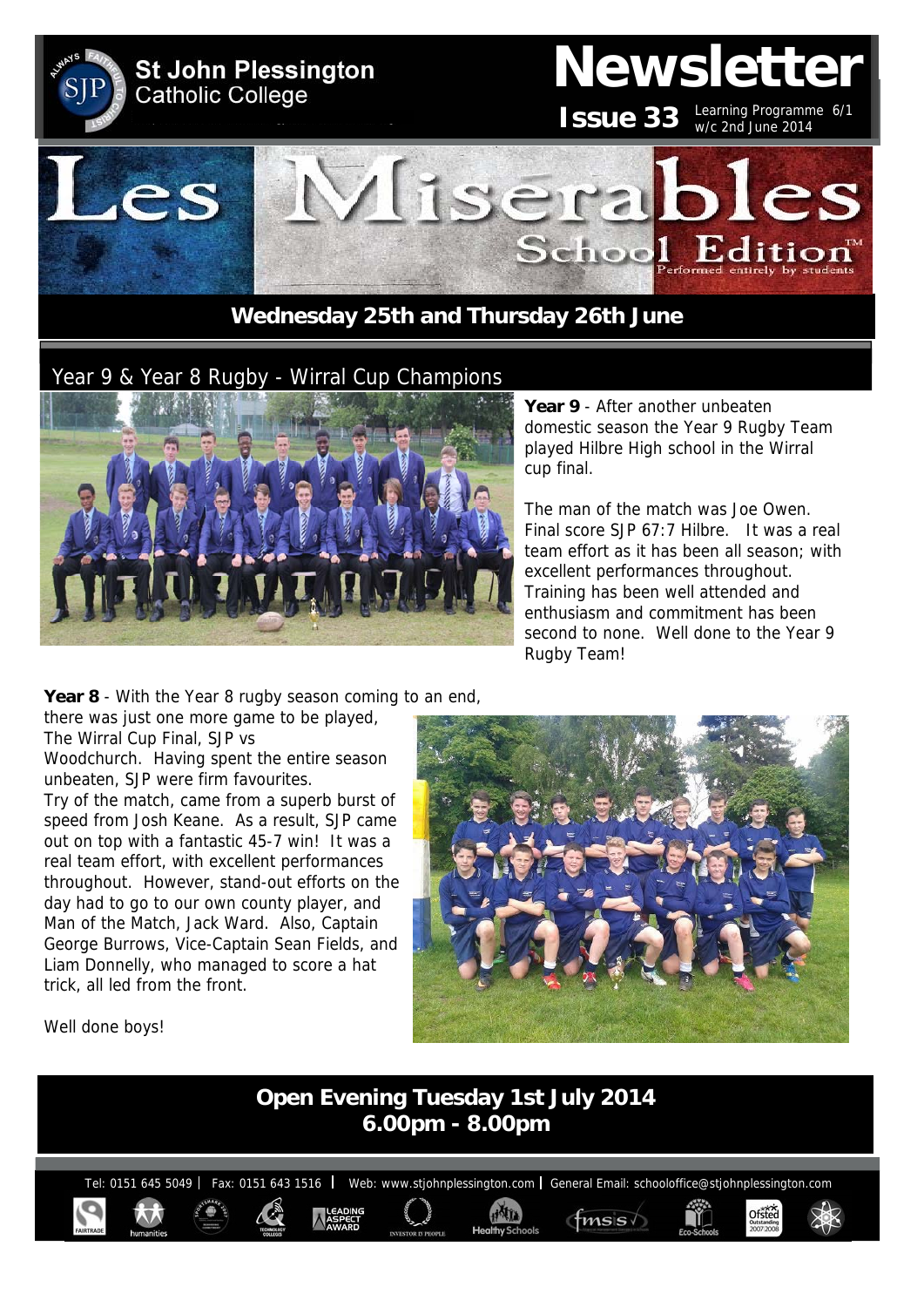## **Language Corner**

### **¡Spanish Challenge!**

En mi tienda de animales tengo cuarenta y nueve peces negros y treinta tortugas amarillas. También tengo diez monos marrones y veintisiete serpientes amarillas. La semana próxima voy a tener cincuenta y dos gatos atigrados y algunos caballos blancos. Desafortunadamente ¡no tengo perros amarillos!

### **Your challenge: How many yellow animals do I have in my pet shop?**

The first 5 people who bring the correct number in Spanish to Señor McAuliffe in MFL 3 will receive Vivos.



## **Coming Up**

- Sunday 8th June Tranmere Rovers Car Boot Sale in aid of Ghana trip
- Tuesday 10th June PE Awards trip bowling
- Friday 13th June GCSE River field trip
- Tuesday 17th June Year 12 UCAS Edge Hill University trip
- Tuesday 17th June Performing Arts awards trip - The Lion King
- Thursday 19th June SJP Sports Day
- Saturday 21st June Tesco Rock Ferry Bag Pack in aid of Ghana trip
- Wednesday 25th and Thursday 26th June Les Miserables School Production
- Tuesday 1st July Open Evening 6pm to 8pm

#### Les Miserables



Prepare to take a trip to 18<sup>th</sup> century France, as SJP stage two performances of the classic musical Les Misérables. Join us as we tell the story of Jean Valiean, and his quest for redemption after serving nineteen years in jail.

The performances are on Wednesday 25th and Thursday  $26<sup>th</sup>$  June, beginning at 6.30pm, tickets are on sale at reception.

# **Attendance - 19/05/14 - 23/05/14**



**Year 7 - 95.2% Year 8 - 94.8% Year 9 - 94.2% Year 10 - 94.4% Year 11 - 100%**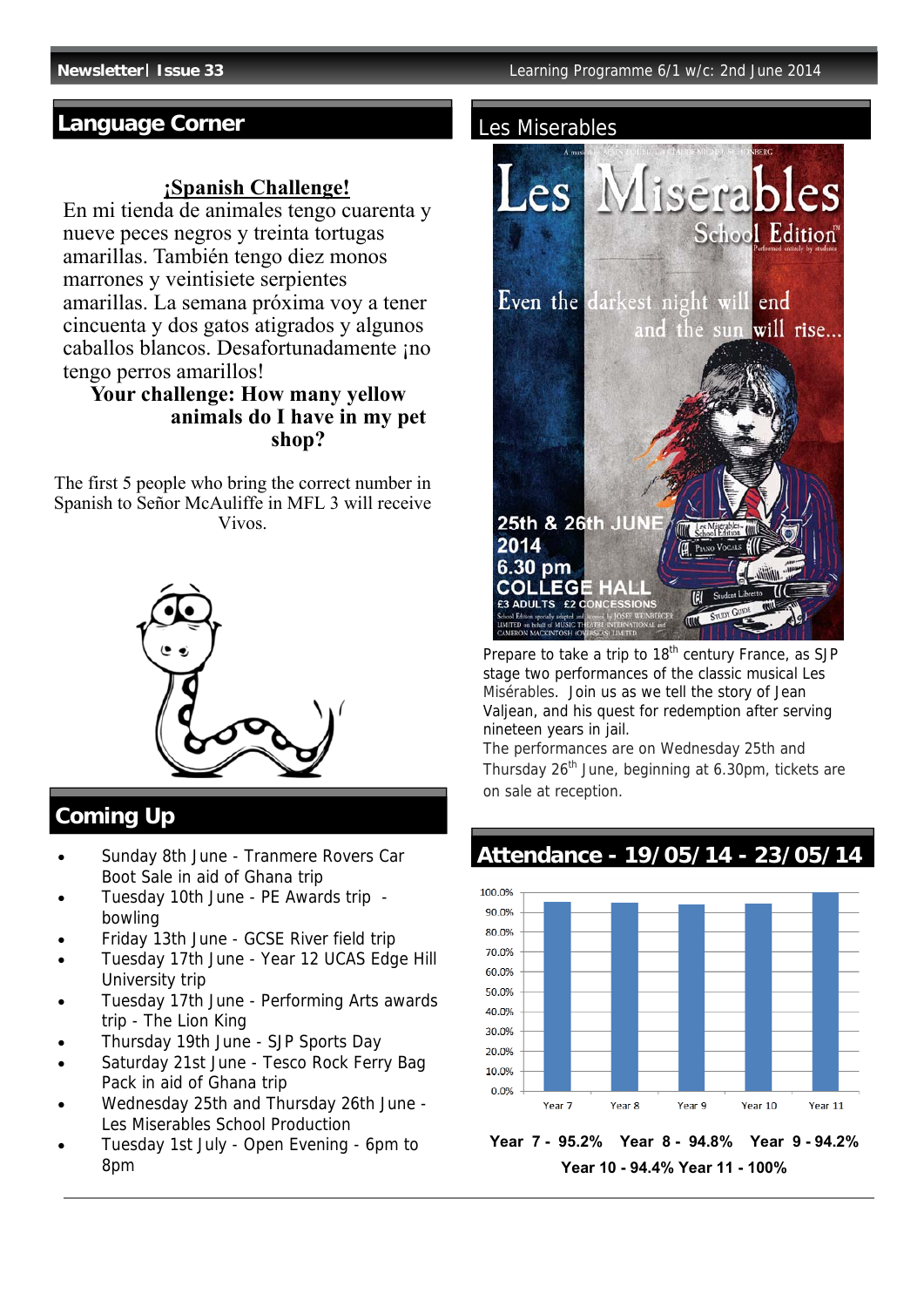### **Maritime and Engineering College**

A number of Year nine pupils were invited to visit Cammell Lairds and the Maritime and Engineering College by one of our past pupils; James Caul, to find out about apprenticeships. They were also given an interesting presentation by the apprentices on the work they have been completing on the bell from HMS Liverpool. HMS Liverpool was a famous destroyer of the Royal Navy built by Cammell Lairds in 1980.



## Food Revolution Day

A big thank you to everyone who supported this year's Food Revolution celebration at SJP on Friday 16th May 2014. Year 8 enjoyed their visit to the poly tunnel to pick their own herbs for Kaleidoscope Couscous Salad whilst Year 10 practised advanced knife and bread making skills to make delicious Seasonal Vegetable Balti served with Garlic and Coriander Naan –all of which went down a treat at our sampling station and the curry was a sell out to staff during lunch time. To continue the celebration in the afternoon, Year 9 competed in a cake decorating challenge.

Food Revolution is a global campaign for people to make a stand for good food and essential cooking skills. It's a chance for people to come together within their homes, schools, workplaces and communities to cook and share their kitchen skills, food knowledge and resources. It aims to raise awareness about the importance of good food and better food education for everyone by focusing on three simple actions – cook it, share it, live it.



At SJP we fully support this campaign by promoting food and cooking in Food Technology, across the curriculum and through our Eco and Healthy Schools initiatives. Our Food Revolution cooking club is an additional opportunity for pupils



to take even more control of their own cooking and eating habits and to raise the profile of the importance of good food education in our school and wider community. The Eco group have also been busy planting up the poly tunnel with lots of produce including strawberries, cabbages, tomatoes, herbs and beans which should be ready to harvest very soon. This will be used in both cooking lessons and by school chef Neil in our delicious school meals. Keep an eye out for more exciting events and news in the coming weeks…